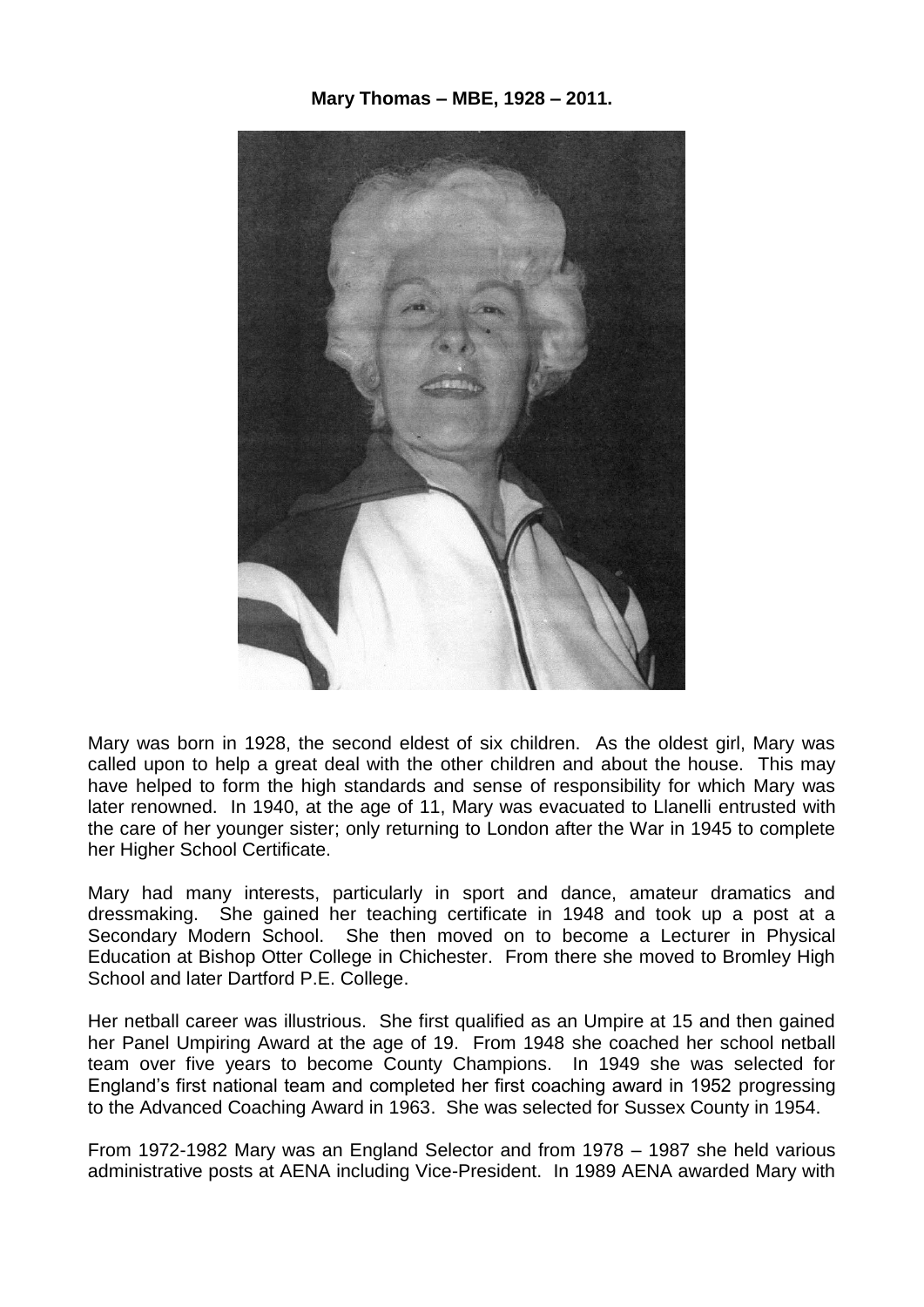Life Membership. After further work with IFNA and FENA she was awarded the MBE in the 1995 honours list for her services to netball and the IFNA Long Service Award.

Mary wrote her first publication 'Tackle Netball This Way' in 1961 and was subsequently involved in the publication of many training manuals, culminating in her appointment as Producer of Resources for AENA in 1986.

In 1987 England Netball published Mary's book 'Planning a Tournament' which became a vital tool for tournament administrators of the time. Mary succinctly summed up how best to plan an event by saying, "Ease, democracy and fairness all have to be reconciled with time, numbers and courts to arrive at the best adaptation of the IDEAL to suit the conditions at a given time."

Mary was a very strong character, who must have made a marked impression on all with whom she worked. She could be quite formidable, always demanding excellence and 100% commitment. But she also enjoyed a challenge and had great respect for those few who dared to question her methods.

To the Dartford students training to become P.E. teachers, Miss Thomas was someone they looked up to with the greatest of respect. Amongst other things, she lectured in Dance and Netball and although students could be terrified of her, they were also in awe, and proud to be one of her students.

For Kent Netball, Mary was a highly respected President, County Coach and Selector who gave freely of her knowledge and expertise to produce highly skilful county players. She was coach to the teams in the early 1960s. She was President from 1988 – 1990 and a Life Member. She was also very involved with running courses for the AENA.



When Mary retired from Dartford College she and Jill Pendrill moved into a retirement village in Eynsford by the River Darent. The sprightly pair could be seen skipping over the little bridges from their home to the car park, laden with huge bags of netballs and kit, as they were still very active in County Netball even in retirement. When Mary retired from Netball the world of Bowls were to gain from her involvement at a national level too.

Mary was a very private person that few knew really well, but she was supportive to the endeavours of Kent Netball. Her dedication, commitment and professionalism will long be remembered by everyone who knew her

Sandie Hillson and Mary Thomas (right) supporting Kent against Hertfordshire in 1988.

## **Contributors:**

Joan Mills, Kim Stafford, Roger Perham, Marge Millar, Hazel Rider, Bonnie Sweetman, Sheila Camis, Sheelagh Redpath, Joyce Crust, Dawn Cox Clare Wallace (Niece)